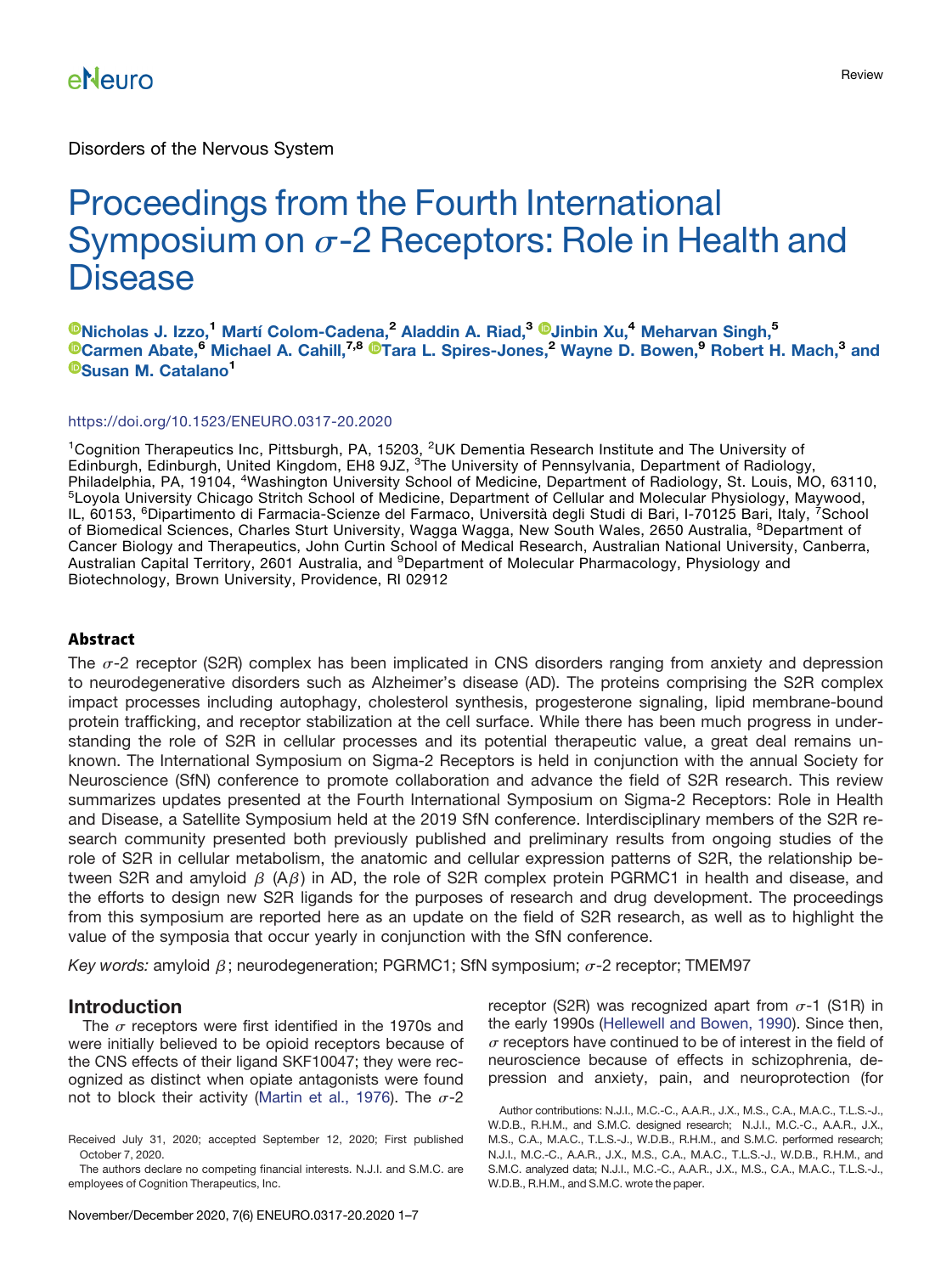review of  $\sigma$  receptor history and nomenclature, see [Zeng](#page-6-1) [and Mach, 2017](#page-6-1)). Despite the broad potential relevance of S2Rs to the treatment of these neurologic conditions, no selective S2R compound has yet achieved clinical success. The absence of an identified protein corresponding to S2R hampered progress toward understanding its role in the brain for many years. In 2011, the S2R complex was found to contain the PGRMC1 protein complex ([Xu et al.,](#page-6-2) [2011](#page-6-2)). This discovery expanded the field of S2R research to include the effects of PGRMC1, among which are impacts on oxic/glycolytic and sterol metabolism, membrane trafficking, growth factor release, axon guidance in neurodevelopment, and neuroprotection ([Su et al., 2012](#page-6-3); [Kabe et al., 2016](#page-5-1); [Nicholson et al., 2016](#page-6-4); [Cahill, 2017](#page-5-2); [Cahill and Medlock, 2017\)](#page-5-3).

Studies of this complex accelerated with the identification of TMEM97 as a gene coding for S2R activity in tumor cell lines in 2017 [\(Alon et al., 2017](#page-5-4)). In the following, we refer to undefined S2R ligand binding activity as S2R and functions known to involve TMEM97 as S2R/ TMEM97. S2R/TMEM97 has now been shown to play a role in cellular damage response mechanisms, and its constituent proteins regulate processes, including autophagy, cholesterol synthesis and progesterone signaling, lipid membrane-bound protein trafficking, and receptor stabilization at the cell surface ([Cahill, 2007](#page-5-5); [Ahmed et al., 2012](#page-5-6); [Su et al., 2012](#page-6-3); [Cahill et al., 2016](#page-5-7); [Nguyen et al., 2018](#page-6-5); [Riad et al., 2018;](#page-6-6) [Oyer et al., 2019\)](#page-6-7). Additional binding partners for S2R/TMEM97 have been determined, notably the low-density lipoprotein receptor (LDLR), an interaction that has implications for lipid homeostasis and Alzheimer's disease (AD; [Riad et al., 2018\)](#page-6-6). Furthermore, S2R/TMEM97 has most recently been identified as a binding partner for SARS-CoV-2, the novel coronavirus, as it interacts with the viral protein orf9c, while the S1R interacts with Nsp6 [\(Gordon et al., 2020\)](#page-5-8).

Despite the progress that has been made in the understanding of the importance of S2R and its receptor complex proteins in cellular processes and its potential value as a therapeutic target in a variety of diseases, a great deal remains unknown. For instance, some S2R ligand activity is independent of TMEM97 [\(Zeng et al., 2019\)](#page-6-8). Notably, there are few selective S2R small molecule agonist and antagonists that are widely available for research purposes, and the relationship between S2R, TMEM97,

<https://doi.org/10.1523/ENEURO.0317-20.2020> Copyright © 2020 Izzo et al.

PGRMC1, and other binding partners is still coming into focus.

In an effort to promote collaboration and collective understanding of this receptor complex, the International Symposium on Sigma-2 Receptors is held in conjunction with the annual Society for Neuroscience (SfN) conference. Here, we summarize both published and preliminary updates to the field of S2R research that were presented at the Fourth International Symposium on Sigma-2 Receptors: Role in Health and Disease, a SfN Satellite Symposium, held in October 2019. Results presented at the symposium that have not since been published in the peer reviewed literature are not discussed here or are indicated as preliminary.

#### Metabolic Effects of S2R Ligands

S2R agonists have traditionally been characterized as ligands that induce programmed cell death in various cell types through a number of mechanisms [\(Crawford and](#page-5-9) [Bowen, 2002](#page-5-9); [Zeng et al., 2012\)](#page-6-9). Despite this pharmacological profile, a recent study showed that knock-out of TMEM97 did not affect the cytotoxic potency of some S2R ligands, casting doubt on the role of S2R/TMEM97 in previously established cytotoxic effects, and implying the existence of yet unidentified S2R activities ([Zeng et al.,](#page-6-8) [2019](#page-6-8)). Bowen and colleagues have identified analogs of the canonical S2R antagonist SN79. Some of these are able to induce apoptotic cell death, while others display a novel metabolically stimulative effect [\(Nicholson et al.,](#page-6-10) [2015](#page-6-10), [2016](#page-6-4), [2019](#page-6-11)). This metabolic effect is characterized by increased reductive capacity as indicated by stimulation of MTT [3-[4,5 dimethylthiazol-2-yl]-2,5 diphenyltetrazolium bromide] reduction, increase in cellular ATP (Adenosine triphosphate) level, reduction in basal ROS (Reactive Oxygen Species) level, and stabilization of HIF- $1\alpha$ , as determined in human SK-N-SH neuroblastoma cells [\(Nicholson et al., 2016](#page-6-4)). Bowen presented ongoing research at the 2019 SfN meeting and at this S2R satellite symposium that further characterizes this prometabolic effect using additional analogs of SN79 ([McVeigh et al.,](#page-6-12) [2019](#page-6-12)). Preliminary findings suggest that CM764, CM571, and WA504 (S2R Ki = 3.5, 21.7, and 2.5 nm, respectively) induced dose-dependent stimulation of MTT reduction by 45%, 33%, and 75%, respectively, at the highest dose examined (30  $\mu$ M) after a 24-h treatment. Analogs lacking S2R affinity and structural fragments of the active compounds appear not to have this effect. An examination of the time course suggests that it may take 3–6 h of treatment for this stimulative effect to fully develop. These preliminary findings were consistent with the time course for HIF-1 $\alpha$  stabilization shown previously [\(Nicholson et al.,](#page-6-4) [2016](#page-6-4)). Like some other S2R ligands [\(Vilner and Bowen,](#page-6-13) [2000](#page-6-13)), all three compounds appear to induce a transient and dose-dependent (10 and 30  $\mu$ M) increase in cytosolic calcium, an effect that was blocked by thapsigargin pretreatment (150 nM), suggesting that the calcium release is derived from stores within the endoplasmic reticulum (ER). Based on evidence that calcium signaling plays a role in inducing expression of HIF-1 $\alpha$ , a global regulator of the glycolytic pathway [\(Li et al., 2012](#page-6-14); [Divolis et al.,](#page-5-10)

This work was supported by the Alzheimer's Society, European Research Commission Grant 681181 and the UK Dementia Research Institute (to T.L.S.- J.), National Institutes of Health (NIH) NIA National Institute on Aging Grants AG037337, AG055247, AG051593, and AG054176 (to S.M.C.), the NIH Grant AG027956 (to M.S.), Upjohn Professorship in Pharmacology, Brown University (W.D.B.), and the NIH National Institute of Neurological Disorders and Stroke Grant 1R01NS092865 (to J.X.). M.A.C. was primarily supported by Charles Sturt University internal funds, and collaborators.

Correspondence should be addressed to Susan M. Catalano at [scatalano@](mailto:scatalano@cogrx.com) [cogrx.com.](mailto:scatalano@cogrx.com)

This is an open-access article distributed under the terms of the [Creative](http://creativecommons.org/licenses/by/4.0/) [Commons Attribution 4.0 International license,](http://creativecommons.org/licenses/by/4.0/) which permits unrestricted use, distribution and reproduction in any medium provided that the original work is properly attributed.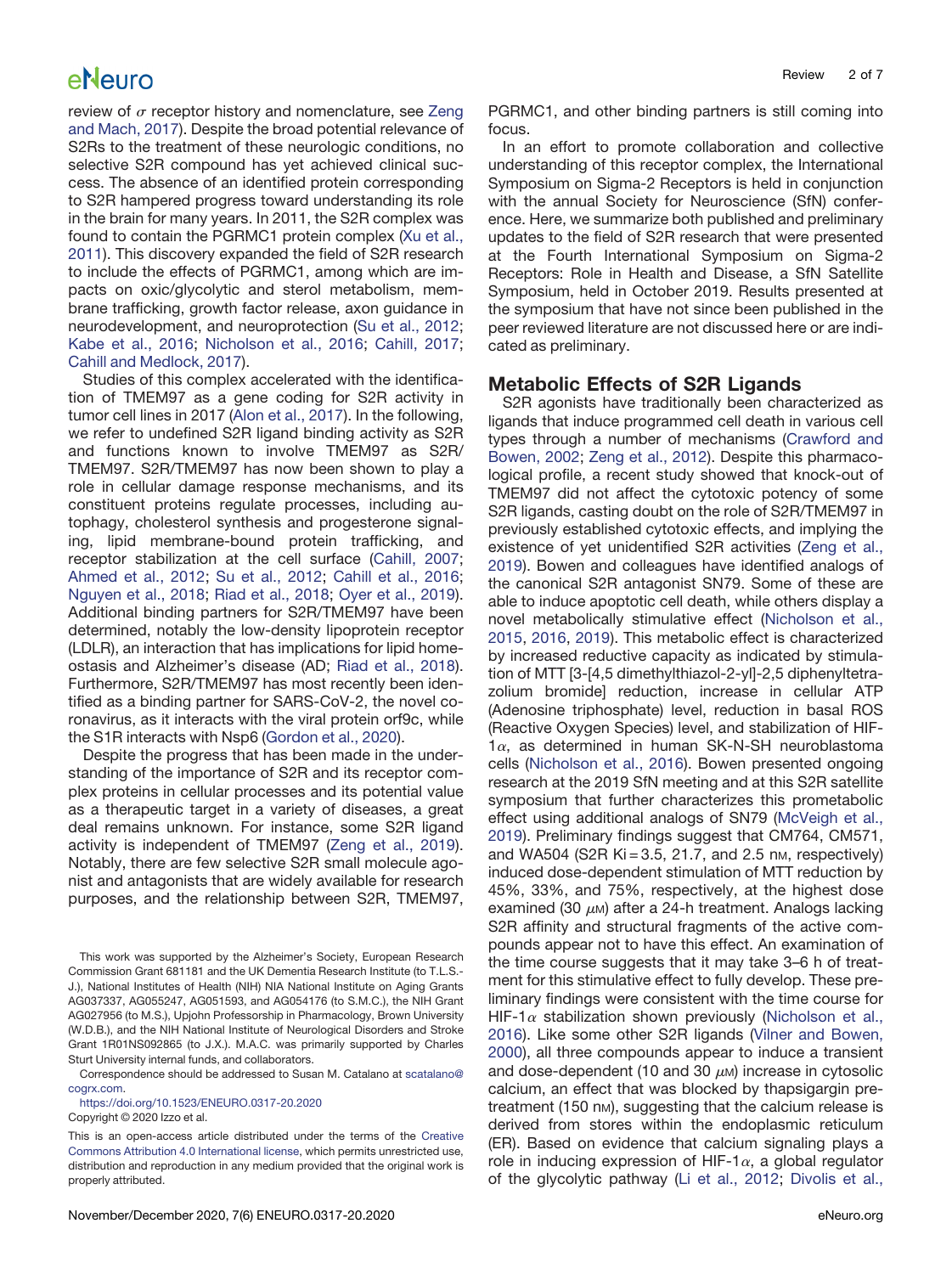[2016](#page-5-10)), it is possible that the S2R ligands described here impact glycolysis through ER calcium release, a downstream upregulation of HIF-1 $\alpha$ , and a resulting upregulation of glycolytic pathways that may have neuroprotective implications such as protection against oxidative and hypoxic stress. If these preliminary findings are confirmed through further ongoing studies, the results may suggest that S2R plays a role in adaptation of cancer tumor cells to hypoxic environments by upregulating Warburg glycolysis. This effect would be consistent with S2R upregulation in cancer cells. However, whether TMEM97 or another related protein with similar pharmacology mediates these effects is still under investigation.

### Expression and Localization of S2R in the Brain

Appreciating the localization of the  $\sigma$  receptors in the human brain is important to understanding their role in health and disease. To this end, Xu and colleagues have performed quantitative autoradiography on postmortem samples. N-[4-(3,4-dihydro-6,7-dimethoxyisoquinolin-2  $(H)$ -yl)butyl]-2-methoxy-5-methyl-benzamide (RHM-1) has high affinity and selectivity for the S2R (Ki $<$  10 nm) compared with the S1R (ratio  $>$  300; [Mach et al., 2004;](#page-6-15) [Xu](#page-6-16) [et al., 2005](#page-6-16)). Radiolabeled RHM-1 was therefore used to assess the distribution and expression of S2Rs across human brain samples, and Xu presented preliminary findings from these experiments at the S2R symposium. These findings suggest that both the S1R and S2R are extensively distributed across brain regions, and that S2R may be more highly expressed than the S1R in all brain regions (frontal cortex, precommissural caudate and putamen, postcommissural caudate and putamen, nucleus accumbens, globus pallidus, thalamus, and substantial nigra) except the red nucleus, where expression levels of the two were comparable and lower than in the other regions assessed.

Expression of S2R appears from these experiments to be higher in aged brains, a finding that prompted the question of whether S2R plays a role in disorders such as AD and Parkinson's disease (PD). The authors therefore are also comparing S1R and S2R expression patterns with those of Tau using the selective Tau radioligand [3H] MK6240 in frontal cortex. Preliminary results from aged AD brains ( $N = 7$ ; six females and one male; aged  $74-$ 88 years, Tau tangle rating: 4–6) do not suggest an obvious correlation between Tau density and either S1R or S2R expression, but research is still ongoing.

Although these radioligand studies have thus far not revealed a correlation between Tau expression and S2R activity, the laboratory of Spires-Jones is further assessing the subcellular localization of TMEM97 to determine whether it is present at synapses or in close proximity to amyloid  $\beta$  (A $\beta$ ) in human AD brain [\(Hesse et al., 2019](#page-5-11)). At the S2R symposium, Colom-Cadena of the Spires-Jones laboratory presented preliminary findings, which have since been published, that synaptic fractions that had been biochemically isolated from human temporal cortex contained TMEM97 [\(Hesse et al., 2019](#page-5-11)). Furthermore, the presence of TMEM97 in these fractions appears to be

higher in samples isolated from AD patient brain  $(n=7)$ compared with those from healthy controls  $(n = 7)$ , a result that is supported by preliminary analyses of temporal cortex synapses with high-resolution array tomography; these suggest that TMEM97 is present at both presynaptic and postsynaptic terminals, and in a larger proportion of synapses in AD ( $n = 9$ ) than in control ( $n = 6$ ) brains.

The authors are furthermore using Förster Resonance Energy Transfer (FRET) to visualize colocalization of TMEM97 and  $A\beta$ . Initial findings from these experiments suggest the two are in close enough proximity in synapses to generate a FRET signal. If continued investigation confirms these preliminary findings, TMEM97 may be involved in the mediation of  $A\beta$ -induced toxicity in AD.

### The S2R Complex and  $A\beta$

The relationship between S2R/TMEM97 and  $A\beta$  has been the subject of many recent studies. S2R/TMEM97 has been shown to form a complex with a number of other proteins, including PGRMC1 and LDLR [\(Riad et al.,](#page-6-6) [2018](#page-6-6)). This intact trimeric complex is required for efficient uptake of lipoproteins such as LDL and apolipoprotein E (ApoE). The TMEM97-PGRMC1-LDLR trimeric complex was identified in HeLa cells, in primary rat neurons, and in human brain tissue. The ApoE4 isoform is the greatest risk factor associated with developing AD, and ApoE is known to influence the uptake and accumulation of  $A\beta$ , a process that eventually leads to synaptic dysfunction and neurodegeneration in AD. Because of this, the laboratory of Mach seeks to determine whether the S2R/TMEM97 complex is necessary for internalization of  $A\beta$  and whether disruption of the complex inhibits  $A\beta$  uptake.

To this end, Riad of the Mach laboratory presented results, since published, from CRISPR/Cas9 knock-out of TMEM97 or/and PGRMC1 in HeLa cells, as well as the use of small molecule inhibitors of TMEM97 and PGRMC1 in primary rat cortical neurons. Uptake of  $A\beta 42$ (monomeric or oligomeric) in the presence or absence of the main ApoE isoforms (ApoE2, ApoE3, and ApoE4) was assessed using ELISA and confocal microscopy. Uptake of A $\beta$ 42, ApoE, and the A $\beta$ 42/ApoE complex was found to decrease following loss or pharmacological disruption of TMEM97 or PGRMC1 [\(Riad et al., 2020](#page-6-17)). The results suggest that the S2R/TMEM97 complex is a binding site for  $A\beta$ 42 on cell bodies and is critical for its cellular uptake of  $A\beta 42$  and ApoE. Furthermore, the complex may be a novel pharmacological target for inhibiting  $A\beta 42$ neuronal internalization, accumulation, and neurodegeneration and therefore suggests an approach to the treatment of AD. Astrocytes and glial cells also facilitate  $A\beta$ clearance through lysosomal degradation, although TMEM97 and PGRMC1 ligands bind more prominently and with higher affinity in neurons than in glia and the effect of S2R ligands on clearance from the brain through uptake by astrocytes and glial is unknown. It remains to be determined whether S2R inhibitors can be targeted exclusively toward the neuronal cell population in vivo, inhibiting neuron-specific  $A\beta$  uptake, accumulation, and neurodegeneration.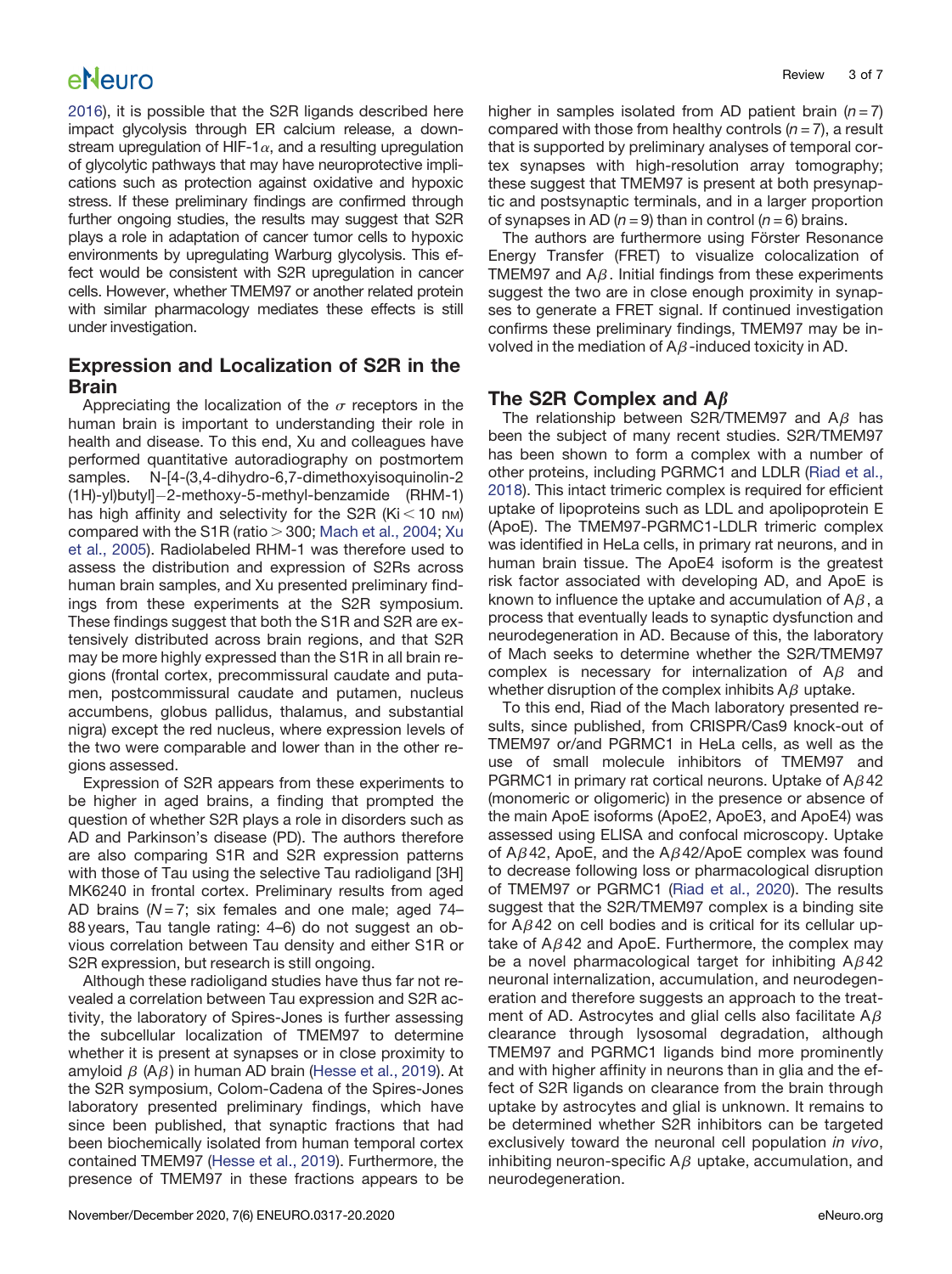Substantial additional evidence for the role of S2R/ TMEM97 in  $A\beta$  and AD comes from preclinical and clinical biomarker studies of the selective S2R allosteric antagonist CT1812. CT1812 is currently in clinical trials as a disease-modifying treatment for AD. Previously published literature indicates that  $A\beta$  oligomers bind to a multiprotein receptor complex composed of the proteins LilRB2, cellular prion protein, and NogoR [\(Kim et al., 2013;](#page-5-12) [Smith](#page-6-18) [et al., 2019\)](#page-6-18) causing synaptotoxicity and cellular damage followed by cognitive decline in AD. Catalano, Izzo, and colleagues presented findings at the SfN meeting and at the S2R satellite symposium that are under peer review for journal publication at the time the present report was written [\(Catalano et al., 2019](#page-5-13); [Izzo et al., 2019\)](#page-5-14). The findings suggest that the S2R receptor complex regulates the oligomer receptor complex on neurons. The binding of CT1812 to S2R likely modulates the conformation of S2R, which in turn allosterically alters the conformation of the oligomer binding pocket on oligomer receptors. Binding pocket destabilization leads to displacement of  $A\beta$ oligomers from neurons. Once displaced,  $A\beta$  oligomers are unable to rebind as long as threshold concentrations of CT1812 are present, as demonstrated in binding studies on neurons in vitro, in hippocampus of living AD transgenic mice in vivo, and in AD patient frozen postmortem neocortical brain tissue sections ex vivo. Consistent with previously published studies of closely related com-pounds [\(Izzo et al., 2014a](#page-5-15)[,b](#page-5-16)), this effect on  $A\beta$  oligomers leads to synaptic restoration in vitro and improved performance in cognitive tasks in rodent AD models.

Results currently under peer review from a phase 1a/2b clinical trial of CT1812 in mild-to-moderate AD patients (N = 19; MMSE 18–26) were reported (ClinicalTrials.gov identifier: NCT02907567). Participants received one of three doses of CT1812 or placebo once daily for 28 d. Plasma and CSF were collected at baseline and following final dose administration, and protein, lipid, and metabolite values were measured using ELISA or tandem mass spectrometry. CSF concentrations of  $A\beta$  oligomers were found to be significantly increased in CT1812 treated patients compared with placebo-treated patients. This increase is consistent with preclinical studies demonstrating that CT1812 destabilization of the binding pocket on oligomer receptors leads to displacement of oligomers from neuronal surfaces and subsequent clearance into the CSF. Furthermore, CSF concentrations of fragments of the synaptic proteins neurogranin and synaptotagmin were significantly decreased in CT1812 treated versus placebo-treated patients, suggesting a reduction in synaptic damage with drug treatment.

Because both TMEM97 and PGRMC1 are known to impact lipid metabolism [\(Ahmed et al., 2012;](#page-5-6) [Ebrahimi-](#page-5-17)[Fakhari et al., 2016;](#page-5-17) [Riad et al., 2018\)](#page-6-6), plasma samples were analyzed for changes from baseline in a number of metabolites. Preliminary findings suggest that 11 individual metabolites that are known to be lowered in AD [\(Li et](#page-5-18) [al., 2016;](#page-5-18) [Toledo et al., 2017](#page-6-19)) were significantly altered from baseline in CT1812-treated versus placebo-treated patients and that 10 of these were elevated with drug treatment, consistent with a positive effect on disease

course. In particular, lipid metabolites such as long chain polyunsaturated fatty acids as well as carnitines and acylcarnitines decrease in AD ([Toledo et al., 2017\)](#page-6-19), whereas CT1812 treatment resulted in significant increases in these metabolites compared with placebo.

Together, these clinical data provide encouraging evidence of CT1812 target engagement in patients and are consistent with preclinical reports demonstrating that CT1812 and related S2R allosteric antagonists reduces synaptic damage and modifies disease biomarkers. The presented data are currently under peer review, and additional phase 2 six-month trials in this patient population are underway.

### The Role of the S2R Complex Protein PGRMC1 in Health and Pathology

Because S2R/TMEM97 forms a complex with PGRMC1, the value in pharmacologically targeting S2R includes the effects exerted through possible alteration of PGRMC1 activity, as well. The field of S2R research therefore includes understanding the role of PGRMC1 in health and pathology.

To illustrate the vast potential of PGRMC1 to impact heath and disease, Cahill and colleagues have worked to characterize the role of PGRMC1 in cell biology and cellular metabolic regulation. Evolutionary studies suggest that the PGRMC1 gene first originated in a bacterium and, following incorporation into eukaryotic cells, was involved in sterol production, hypothetically to modulate early mitochondrial oxygen response. This was perhaps related to a membrane trafficking motif and the ability to transfer sterols to mitochondria (as demonstrated through preliminary, unpublished findings). The eukaryotic PGRMC1-like family was originally defined by the presence of a variable number of residues inserted between two helices on the protein surface [\(Mifsud and Bateman, 2002](#page-6-20)). This region has high predicted propensity to form coiled-coil protein interactions and has recently been shown to share similarity with motifs in certain myosins (components of the actin cytoskeleton; [Hehenberger et al., 2020\)](#page-5-19). Furthermore, PGRMC1 can be found in complexes with components of the actin cytoskeleton ([Salsano et al.,](#page-6-21) [2020;](#page-6-21) [Thejer et al., 2020a\)](#page-6-22). Taken together, these results suggest that PGRMC1 modulation of the actin cytoskeleton could regulate actin-mediated mechanical forces required for vesicle trafficking. Modern PGRMC1 influences oxic/glycolytic and sterol metabolism, and membrane trafficking, which have all been associated with the  $\sigma$  receptors ([Nicholson et al., 2016](#page-6-4); [Cahill and](#page-5-3) [Medlock, 2017\)](#page-5-3).

Evolutionary studies also revealed that the main PGRMC1 tyrosine phosphorylation sites (Y139 and Y180) appeared at the same time as the last eumetazoan common ancestor (LEUCA; common ancestor of cnidarians and bilaterally symmetrical animals). This was the first organism to possess a gastrulation organizer and postgastrulation differentiated cell types. Among these differentiated cells that first appeared in emetazoans were neurons [\(Hehenberger et al., 2020\)](#page-5-19), suggesting an intimate and perhaps master-regulating role between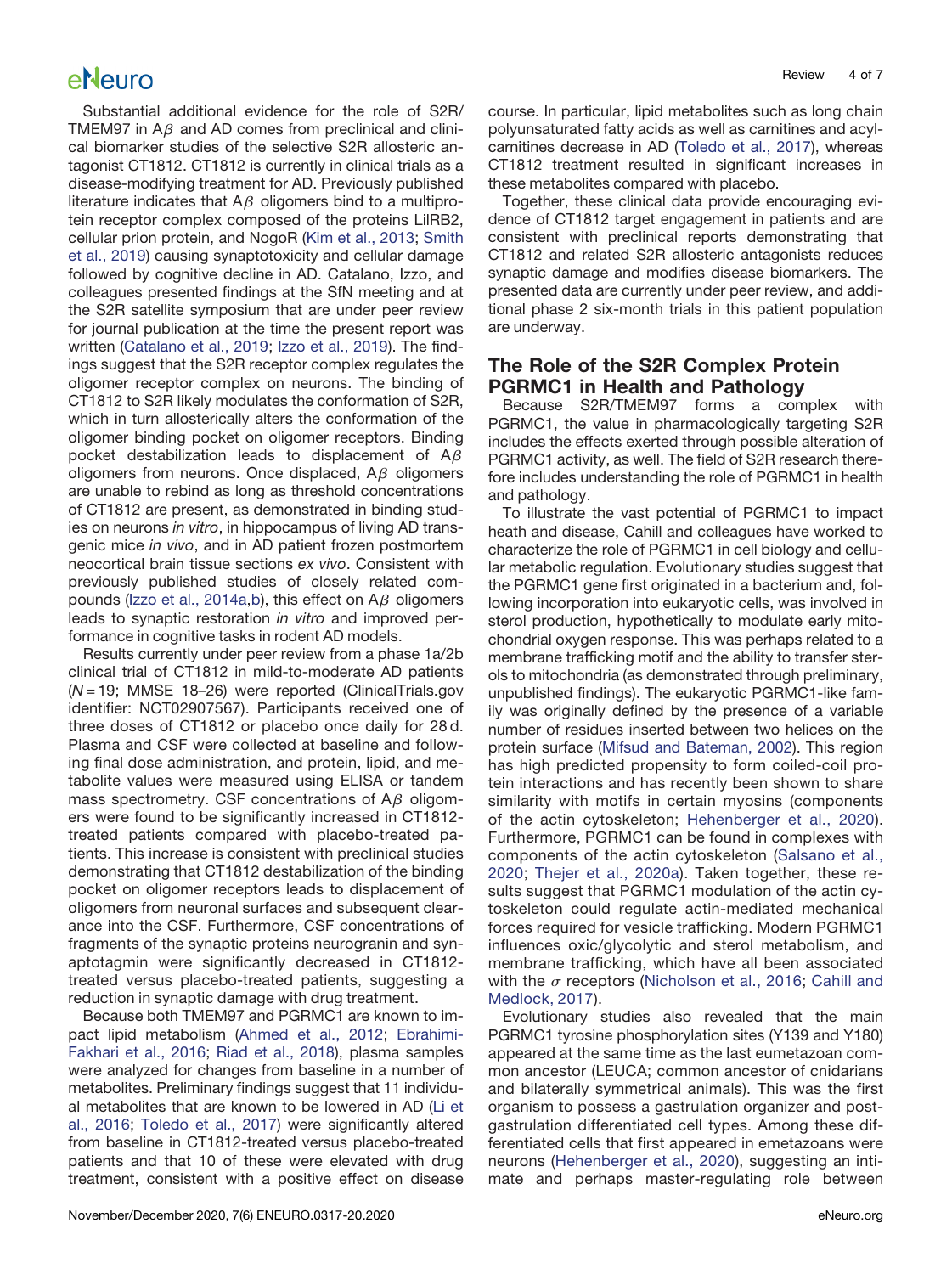PGRMC1 activity and neurogenesis, and perhaps adult neural state identity. Strikingly, one of the PGRMC1 phosphorylated tyrosines (Y139) is a coiled-coil heptad repeat residue in the center of the coiled-coil myosinlike motif ([Hehenberger et al., 2020\)](#page-5-19), suggesting immediately that its phosphorylation at gastrulation could (1) disrupt coiled-coil interactions, and (2) establish new phospho-tyrosine-dependent interactions with different proteins. This is striking because of the changes in actin-cytoskeleton associated with early gastrulation events ([Patwari and Lee, 2008](#page-6-23)). In human cancer cells, mutation of PGRMC1 phosphorylation sites leads to changes in PI3K/Akt activity, glucose metabolism, epigenetic genomic CpG methylation, and mitochondrial structure and function, leading to attenuated cancer growth and alterations to signaling pathways associated with pattern establishment and cell differentiation. Results reported by Cahill at the symposium have since been published ([Thejer et al., 2020a,](#page-6-22)[b](#page-6-24)). Perturbations in glucose metabolism, epigenetics, and mitochondria are all symptoms of AD [\(Cenini and Voos, 2019](#page-5-20); [Ehrlich,](#page-5-21) [2019;](#page-5-21) [Esposito and Sherr, 2019](#page-5-22)). Notably, gastrulation establishes the platform on which subsequent epigenetic determination of animal tissue-specific differentiated cell identity is based, and this may be related to changes in PGRMC1 function regulated by phosphorylation. We note that the same effects could direct synapse function.

It has long been known that a PGRMC1:deleted in colorectal carcinoma (DCC) interaction directs early embryonic axon guidance of central nerve cord neurons form nematodes to mammals [\(Cahill, 2007](#page-5-5)). We now know that PGRMC1 continues to function in adult synapses and is present in a protein complex that is the target of small molecule CT1812 which attenuates AD symptoms (reported here). We also know that DCC is critical in the mechanism of long-term potentiation, with both presynaptic and postsynaptic roles ([Glasgow et al., 2018](#page-5-23), [2020\)](#page-5-24). Therefore, one simple hypothesis to explain the mechanism of action of CT1812 is that oligomeric  $A\beta$  engages the S2R/TMEM97/PGRMC1 complex in a state where PGRMC1 cannot contribute to DCC function, thereby preventing synaptic plasticity. This suggests an underappreciated role for PGRMC1 in AD pathogenesis. Indeed, the association of PGRMC1 with the complex that internalizes both  $A\beta$  and the genetic risk factor ApoE [\(Riad et al.,](#page-6-17) [2020](#page-6-17)), and the association of Tau trafficking with that complex ([Rodriguez-Vieitez and Nielsen, 2019](#page-6-25); [Yamazaki](#page-6-26) [et al., 2019](#page-6-26)), potentially associates PGRMC1 biology with most of the main cell biological symptoms of AD (ApoE, Tau,  $A\beta$ , glycolysis, epigenetics, mitochondria, LTP), and with the mechanism of action of CT1812. We are unaware of another protein for which this claim can be made.

Furthermore, PGRMC1 plays an important role in mediating progesterone function and its associated neuroprotective effects. Nguyen et al., had previously reported that the miRNA let7i, which negatively regulates PGRMC1 expression, is upregulated following ischemic injury such as stroke ([Nguyen et al., 2018](#page-6-5)). This results in a disruption of progesterone-induced BDNF release, reducing

progesterone's protective effect. Singh and colleagues are investigating whether inhibiting let7i will facilitate progesterone-mediated neuroprotection [\(Kim et al.,](#page-5-25) [2019\)](#page-5-25). To this end, they have used an  $H_2O_2$ -induced model of oxidative stress. At the SfN meeting and the S2R satellite symposium, Singh presented preliminary results from these studies that indicate an elevation in let7i expression in both the C6 astrocyte and SH-SY5Y neuronal cell lines, and a downregulation of PGRMC1, following  $H_2O_2$ -induced oxidative stress. Addition of a let7i inhibitor appears to reverse this negative effect and to restore the progesterone-mediated protection against oxidative stress in both cell types, as well as to enhance the protective efficacy of progesterone in an animal model of stroke ([Nguyen et al., 2018\)](#page-6-5). If further investigation confirms these findings, inhibitors of let7i may be an adjunctive therapy for neural injury and neurodegenerative disease. Given the relationship between PGRMC1 and S2R, the described influence of let7i may have relevance to the modulating neurobiology of S2R in health and disease.

### Development of S2R Ligands

Further development of S2R ligands will facilitate research into the receptor's role in health and disease. Initial high-affinity ligands allowed pharmacological characterization of S2R activity and led to the understanding that it is present in many tumor types. Its ligands may also have a cytotoxic effect. In combination with the S2R role in AD, the therapeutic potential of ligands is significant and warrants their further development.

Abate and colleagues have employed a variety of approaches to generate these compounds and have produced fluorescent S2R ligands, nanoparticles that can be used as tools in S2R research, and multi-target agents intended to have cytotoxic effects ([Abate et al., 2018](#page-5-26), [2019](#page-5-27)). To accomplish these goals, the lead compounds were decorated, in the appropriate position, with alkyl linkers bridging the pharmacophore from either a fluorescent tag or a fluorescent nanoparticle as the quantum dot [\(Abate et al., 2011,](#page-5-28) [2014](#page-5-29); [Niso et al., 2015;](#page-6-27) [Pati et al.,](#page-6-28) [2018a](#page-6-28)). The resulting high-affinity fluorescent S2R agents are useful for non-radioactive binding assays and visualization of protein localization in living cells. In addition, multifunctional compounds were developed by connecting metal chelating moieties to S2R directing basic portions using alkyl linkers [\(Pati et al., 2015,](#page-6-29) [2018b\)](#page-6-30).

Initial studies using these novel ligands revealed that S2R/TMEM97 binding is not needed for cytotoxic activity but increases the specificity of delivery and reduces toxic off-site activity. Together, these findings confirm that S2Rs are versatile targets worthy of continued investigation, and that S2R ligands should be developed through different strategies for use in diagnosis and treatment of diseases from tumors to neurologic disorders.

### Conclusions and Future Directions

S2R is involved in a number of biological processes relevant to both health and disease. Understanding of S2R pharmacology and biology has improved to a noteworthy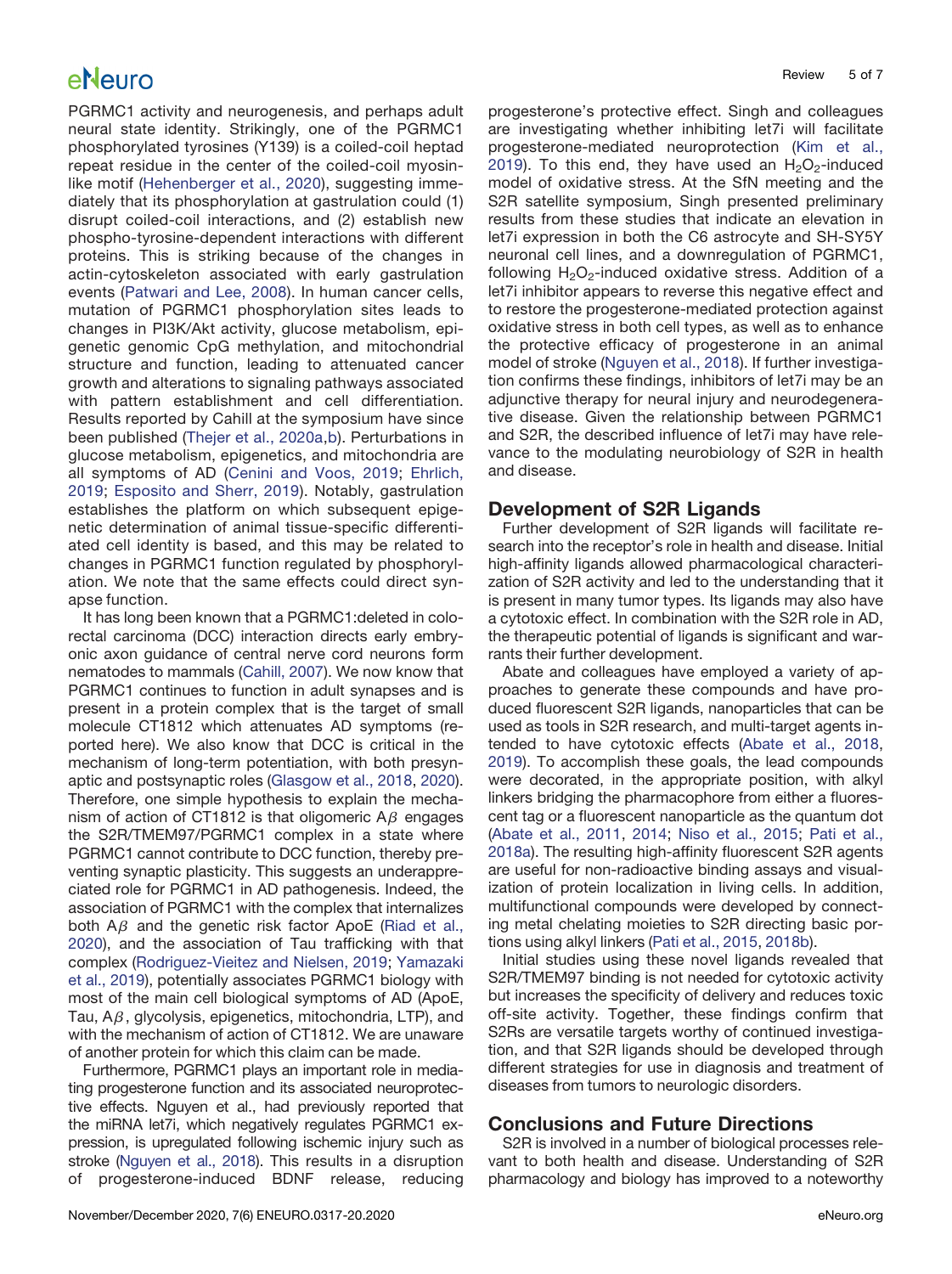degree in recent years, but a number of outstanding questions remain. Further research and compound development are needed to ensure the full potential of this receptor as a therapeutic target in cancer and neurodegeneration is realized. The annual International Symposium on Sigma-2 Receptors at the SfN conference ensures that researchers focused on this versatile receptor and its associated proteins are sharing progress and collaboratively moving the field forward.

### References

- <span id="page-5-28"></span>Abate C, Hornick JR, Spitzer D, Hawkins WG, Niso M, Perrone R, Berardi F (2011) Fluorescent derivatives of  $\sigma$  receptor ligand 1-cyclohexyl-4-[3-(5-methoxy-1,2,3,4-tetrahydronaphthalen-1-yl) propyl]piperazine (PB28) as a tool for uptake and cellular localization studies in pancreatic tumor cells. J Med Chem 54:5858–5867.
- <span id="page-5-29"></span>Abate C, Niso M, Marottoli R, Riganti C, Ghigo D, Ferorelli S, Ossato G, Perrone R, Lacivita E, Lamb DC, Berardi F (2014) Novel derivatives of 1-cyclohexyl-4-[3-(5-methoxy-1,2,3,4-tetrahydronaphthalen-1-yl)propyl]piperazine (PB28) with improved fluorescent and  $\sigma$ receptors binding properties. J Med Chem 57:3314–3323.
- <span id="page-5-26"></span>Abate C, Niso M, Berardi F (2018) Sigma-2 receptor: past, present and perspectives on multiple therapeutic exploitations. Future Med Chem 10:1997–2018.
- <span id="page-5-27"></span>Abate C, Abatematteo FS, Niso M, Berardi F (2019) Development of fluorescent small molecules and nanoprobes for the detection of the sigma-2 receptor. Program No. 17/B21. 2019 Neuroscience Meeting Planner. Chicago: Society for Neuroscience.
- <span id="page-5-6"></span>Ahmed ISA, Chamberlain C, Craven RJ (2012) S2R(Pgrmc1): the cytochrome-related sigma-2 receptor that regulates lipid and drug metabolism and hormone signaling. Expert Opin Drug Metab Toxicol 8:361–370.
- <span id="page-5-4"></span>Alon A, Schmidt HR, Wood MD, Sahn JJ, Martin SF, Kruse AC (2017) Identification of the gene that codes for the  $\sigma$  2 receptor. Proc Natl Acad Sci USA 114:7160–7165.
- <span id="page-5-5"></span>Cahill MA (2007) Progesterone receptor membrane component 1: an integrative review. J Steroid Biochem Mol Biol 105:16–36.
- <span id="page-5-2"></span>Cahill MA (2017) The evolutionary appearance of signaling motifs in PGRMC1. Biosci Trends 11:179–192.
- <span id="page-5-3"></span>Cahill MA, Medlock AE (2017) Thoughts on interactions between PGRMC1 and diverse attested and potential hydrophobic ligands. J Steroid Biochem Mol Biol 171:11–33.
- <span id="page-5-7"></span>Cahill MA, Jazayeri JA, Catalano SM, Toyokuni S, Kovacevic Z, Richardson DR (2016) The emerging role of progesterone receptor membrane component 1 (PGRMC1) in cancer biology. Biochim Biophys Acta 1866:339–349.
- <span id="page-5-13"></span>Catalano SM, Mozzoni K, Rehak C, Waybright L, Sadlek K, Safferstein H, Watto E, Izzo N, Grundman M, Dekosky S, Schneider L (2019) CT1812 demonstrates evidence of synapse preservation in Alzheimer's disease patients and beta oligomer displacement in preclinical models. Program No. 15/ B19. 2019 Neuroscience Meeting Planner. Chicago: Society for Neuroscience.
- <span id="page-5-20"></span>Cenini G, Voos W (2019) Mitochondria as potential targets in Alzheimer disease therapy: an update. Front Pharmacol 10:1–20.
- <span id="page-5-9"></span>Crawford KW, Bowen WD (2002) Sigma-2 receptor agonists activate a novel apoptotic pathway and potentiate antineoplastic drugs in breast tumor cell lines. Cancer Res 62:313–322.
- <span id="page-5-10"></span>Divolis G, Mavroeidi P, Mavrofrydi O, Papazafiri P (2016) Differential effects of calcium on PI3K-Akt and HIF-1 $\alpha$  survival pathways. Cell Biol Toxicol 32:437–449.
- <span id="page-5-17"></span>Ebrahimi-Fakhari D, Wahlster L, Bartz F, Werenbeck-Ueding J, Praggastis M, Zhang J, Joggerst-Thomalla B, Theiss S, Grimm D, Ory DS, Runz H (2016) Reduction of TMEM97 increases NPC1 protein levels and restores cholesterol trafficking in Niemann-pick type C1 disease cells. Hum Mol Genet 25:3588–3599.
- <span id="page-5-21"></span>Ehrlich M (2019) DNA hypermethylation in disease: mechanisms and clinical relevance. Epigenetics 14:1141–1163.
- <span id="page-5-22"></span>Esposito M, Sherr GL (2019) Epigenetic modifications in Alzheimer's neuropathology and therapeutics. Front Neurosci 13:1–12.
- <span id="page-5-23"></span>Glasgow SD, Labrecque S, Beamish IV, Aufmkolk S, Gibon J, Han D, Harris SN, Dufresne P, Wiseman PW, McKinney RA, Séguéla P, De Koninck P, Ruthazer ES, Kennedy TE (2018) Activity-dependent Netrin-1 secretion drives synaptic insertion of GluA1-containing AMPA receptors in the hippocampus. Cell Rep 25:168–182.e6.
- <span id="page-5-24"></span>Glasgow SD, Wong EW, Thompson-Steckel G, Marcal N, Séguéla P, Ruthazer ES, Kennedy TE (2020) Pre- and post-synaptic roles for DCC in memory consolidation in the adult mouse hippocampus. Mol Brain 13:1–20.
- <span id="page-5-8"></span>Gordon DE, Jang GM, Bouhaddou M, Xu J, Obernier K, O'Meara MJ, Guo JZ, Swaney DL, Tummino TA, Hüttenhain R, Kaake RM, Richards AL, Tutuncuoglu B, Foussard H, Batra J, Haas K, Modak M, Kim M, Haas P, Polacco BJ, et al. (2020) A SARS-CoV-2 human protein-protein interaction map reveals drug targets and potential drug-repurposing. Nature 583:459–468.
- <span id="page-5-19"></span>Hehenberger E, Eitel M, Fortunato SAV, Miller DJ, Keeling PJ, Cahill MA (2020) Early eukaryotic origins and metazoan elaboration of MAPR family proteins. Mol Phylogenet Evol 148:106814.
- <span id="page-5-0"></span>Hellewell SB, Bowen WD (1990) A sigma-like binding site in rat pheochromocytoma (PC12) cells: decreased affinity for  $(+)$ -benzomorphans and lower molecular weight suggest a different sigma receptor form from that of guinea pig brain. Brain Res 527:244– 253.
- <span id="page-5-11"></span>Hesse R, Hurtado ML, Jackson RJ, Eaton SL, Herrmann AG, Colom-Cadena M, Tzioras M, King D, Rose J, Tulloch J, McKenzie CA, Smith C, Henstridge CM, Lamont D, Wishart TM, Spires-Jones TL (2019) Comparative profiling of the synaptic proteome from Alzheimer's disease patients with focus on the APOE genotype. Acta Neuropathol Commun 7:214.
- <span id="page-5-15"></span>Izzo NJ, Xu J, Zeng C, Kirk MJ, Mozzoni K, Silky C, Rehak C, Yurko R, Look G, Rishton G, Safferstein H, Cruchaga C, Goate A, Cahill MA, Arancio O, Mach RH, Craven R, Head E, LeVine H, Spires-Jones TL, et al. (2014a) Alzheimer's therapeutics targeting amyloid beta 1-42 oligomers II: sigma-2/PGRMC1 receptors mediate Abeta 42 oligomer binding and synaptotoxicity. PLoS One 9: e111899.
- <span id="page-5-16"></span>Izzo NJ, Staniszewski A, To L, Fa M, Teich AF, Saeed F, Wostein H, Walko T, Vaswani A, Wardius M, Syed Z, Ravenscroft J, Mozzoni K, Silky C, Rehak C, Yurko R, Finn P, Look G, Rishton G, Safferstein H, et al. (2014b) Alzheimer's therapeutics targeting amyloid beta 1-42 oligomers I: Abeta 42 oligomer binding to specific neuronal receptors is displaced by drug candidates that improve cognitive deficits. PLoS One 9:e111898.
- <span id="page-5-14"></span>Izzo NJ, Rehak C, Mozzoni KM, Look G, Rishton G, Schneider L, Dekosky S, Grundman M, Houser C, Catalano SM (2019) Metabolomic evidence of disease modification of in mild to moderate AD patients by Sigma-2 antagonist CT1812. Program No. 200.21/B25. 2019 Neuroscience Meeting Planner. Chicago: Society for Neuroscience.
- <span id="page-5-1"></span>Kabe Y, Nakane T, Koike I, Yamamoto T, Sugiura Y, Harada E, Sugase K, Shimamura T, Ohmura M, Muraoka K, Yamamoto A, Uchida T, Iwata S, Yamaguchi Y, Krayukhina E, Noda M, Handa H, Ishimori K, Uchiyama S, Kobayashi T, et al. (2016) Haem-dependent dimerization of PGRMC1/Sigma-2 receptor facilitates cancer proliferation and chemoresistance. Nat Commun 7:11030.
- <span id="page-5-25"></span>Kim S, Nguyen T, Singh M (2019) Inhibition of miRNA let7i enhance the progesterone-induced neuroprotection. Program No. 8/F43. 2019 Neuroscience Meeting Planner. Chicago: Society for Neuroscience.
- <span id="page-5-12"></span>Kim T, Vidal GS, Djurisic M, William CM, Birnbaum ME, Garcia KC, Hyman BT, Shatz CJ (2013) Human LilrB2 is a  $\beta$ -amyloid receptor and its murine homolog PirB regulates synaptic plasticity in an Alzheimer's model. Science 341:1399–1404.
- <span id="page-5-18"></span>Li D, Misialek JR, Boerwinkle E, Gottesman RF, Sharrett AR, Mosley TH, Coresh J, Wruck LM, Knopman DS, Alonso A (2016) Plasma phospholipids and prevalence of mild cognitive impairment and/or